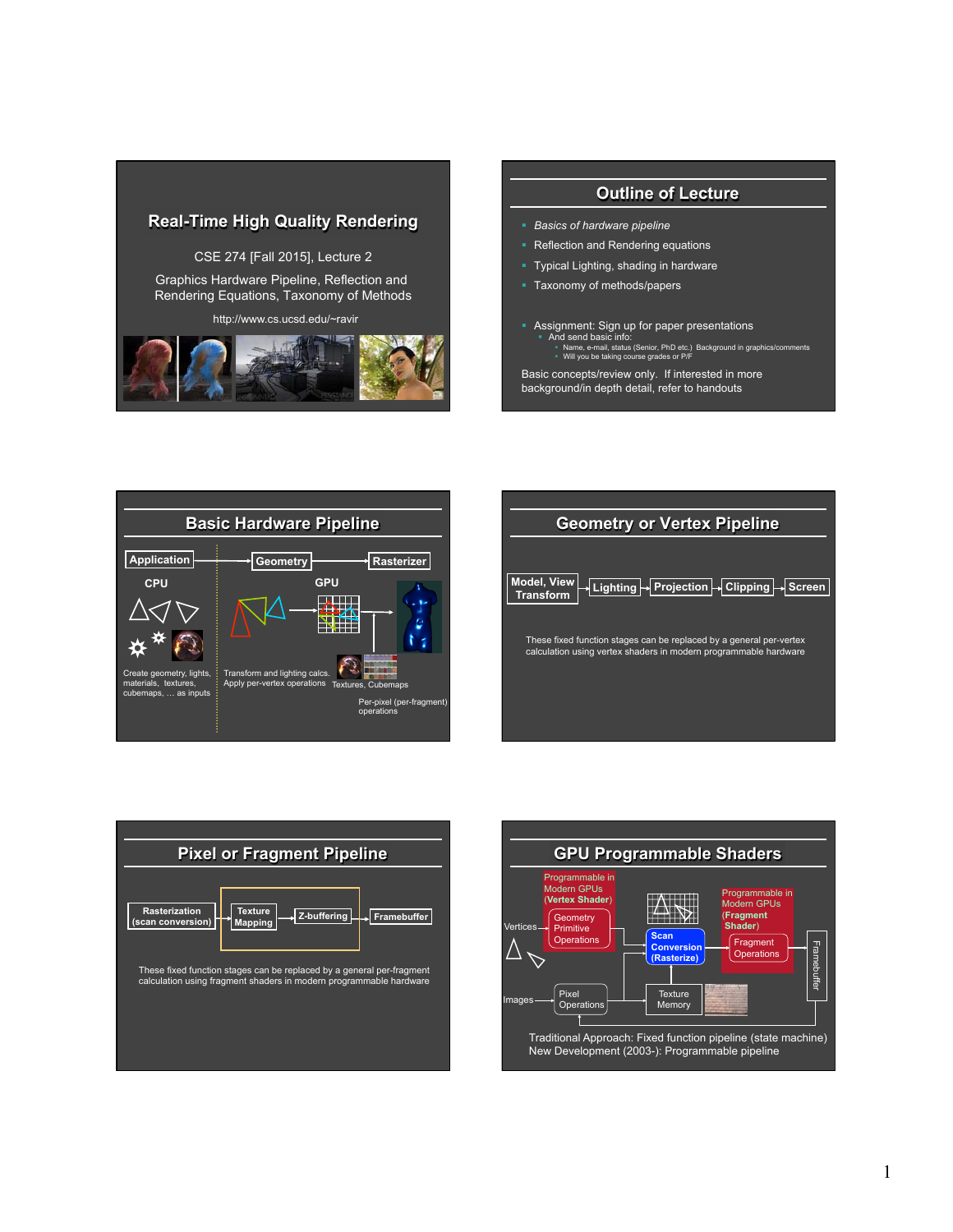# **Outline of Lecture**

- **Basics of hardware pipeline**
- § *Reflection and Rendering equations*
- § Typical Lighting, shading in hardware
- § Taxonomy of methods/papers
- **Assignment: Sign up for paper presentations**

Basic concepts/review only. If interested in more background/in depth detail, refer to handouts









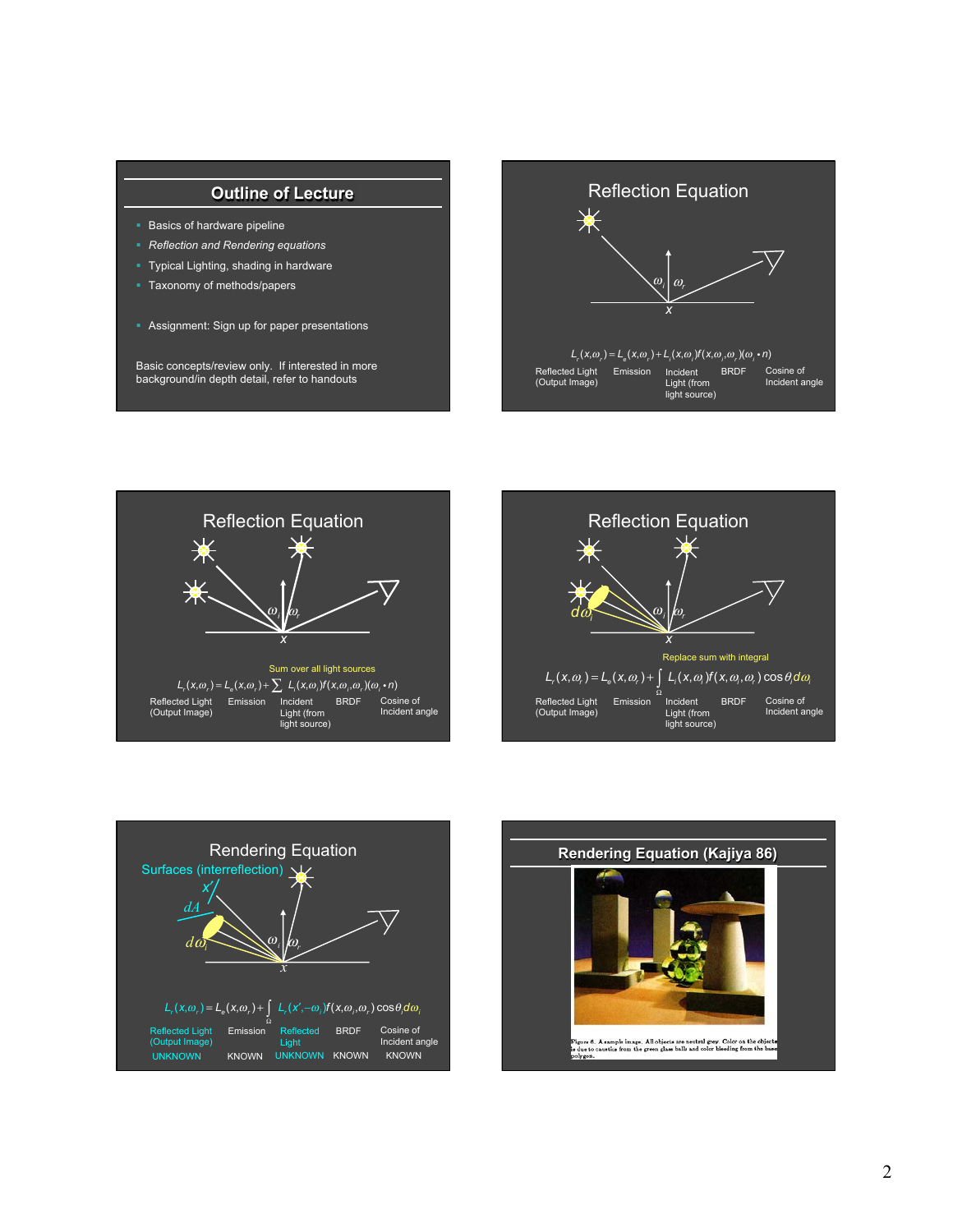



# Ray Tracing and extensions

– General class numerical *Monte Carlo* methods – Approximate set of all paths of light in scene

$$
L = E + KL
$$
  
\n
$$
IL - KL = E
$$
  
\n
$$
(I - K)L = E
$$
  
\n
$$
L = (I - K)^{-1}E
$$
  
\nBinomial Theorem  
\n
$$
L = (I + K + K^2 + K^3 + ...)E
$$
  
\n
$$
L = E + KE + K^2E + K^3E + ...
$$





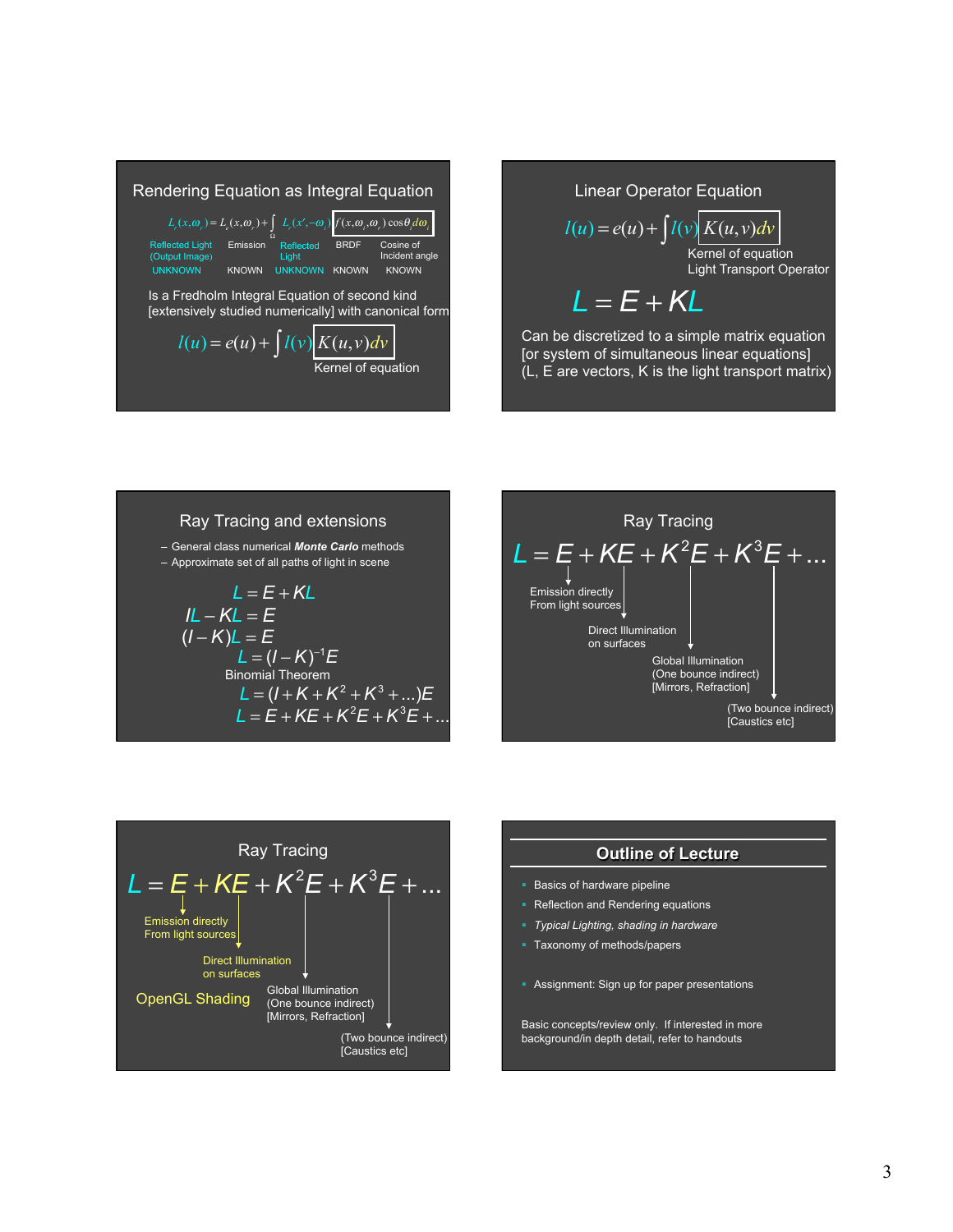

## **Ambient term**

Global constant (sometimes per light) added to everything

- In addition to other terms in reflection equation
- **Fakes indirect illumination, broad area lights**
- § Prevents completely black regions etc.
- § Hack, no physical basis







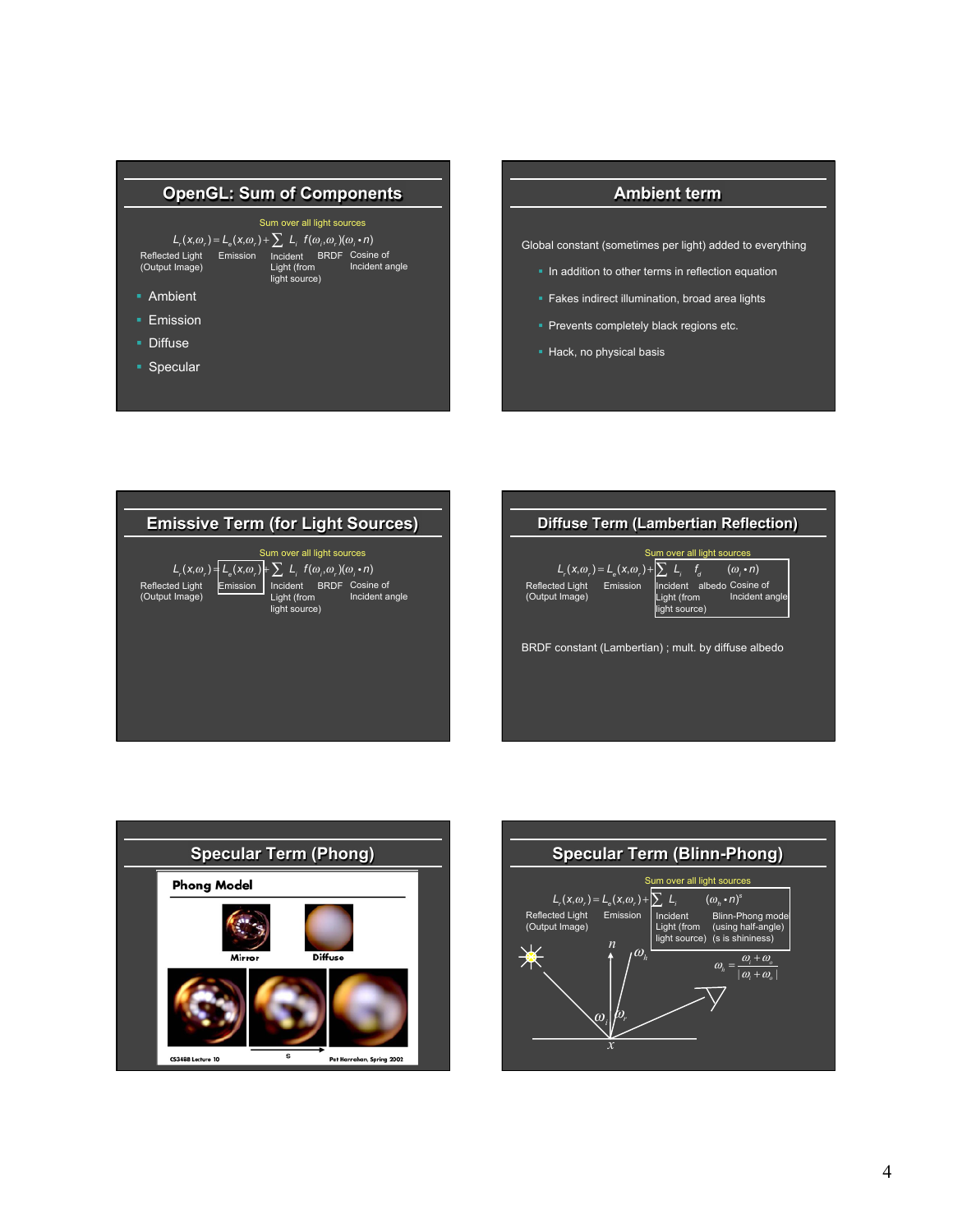# **Outline of Lecture**

- **Basics of hardware pipeline**
- Reflection and Rendering equations
- § Typical Lighting, shading in hardware
- § *Taxonomy of methods/papers*
- **Assignment: Sign up for paper presentations**

Basic concepts/review only. If interested in more background/in depth detail, refer to handouts

### **Syllabus / Taxonomy: Basic Hardware**

- § Basic Hardware Techniques (next wk) ■ Shadow Mapping **Environment Mapping**
- § Graphics Hardware
- § Geometry Engine (82)
- Reality Engine (83)
- § *Realistic Hardware-Accelerated Shading and Lighting*
- § *Real-Time Procedural Shading (01)*
- § Ray Tracing on Graphics Hardware (02)
- § Brook: Stream Computing (04)
- § Photon mapping on hardware (03)
- § *GPU-Based Interactive Global Illumination (09)*



Lindholm et al. 01, first nVidia vertex shaders (GeForce 3)

#### **General Programmable Shading**

- First programmable shading systems for hardware Peercy et al. 00: Multipass OpenGL implementation of RenderMan (OpenGL as general SIMD machine)
- § Proudfoot et al. 01: Multiple computation frequencies (precursor to vertex, fragment shaders)
- § Mark et al. 03: Describes nVidia's Cg: one of first commercial high-level shading languages



# **Shadow Mapping**

- § Classic technique to add complex curved shadows § Williams 78, oldest paper we read in course
- Many recent extensions for programmable hardware
- § Soft shadows: Agrawala 00 § Complex geometry like hair: Lokovic and Veach 00 § Adaptive techniques: Fernando 01, Stamminger 02, Sen 03
- 



### **Syllabus/Taxonomy**

- § Hardware Ray Tracing
- § Multi-Level CPU Ray Tracing (05)
- $\overline{\phantom{a}}$  OptiX (10)
- $\overline{\phantom{a}}$  Embree (14)
- Image-Based Rendering (background)
	- **Light Fields and Lumigraphs (96)**
	- § Surface Light Fields (00) § Reflectance Fields (00)
	-
- **Signal Processing (background)** 
	- § Plenoptic Sampling (00)
	- § Signal-Processing Framework (01)
	- § Frequency Analysis of Light Transport (05)